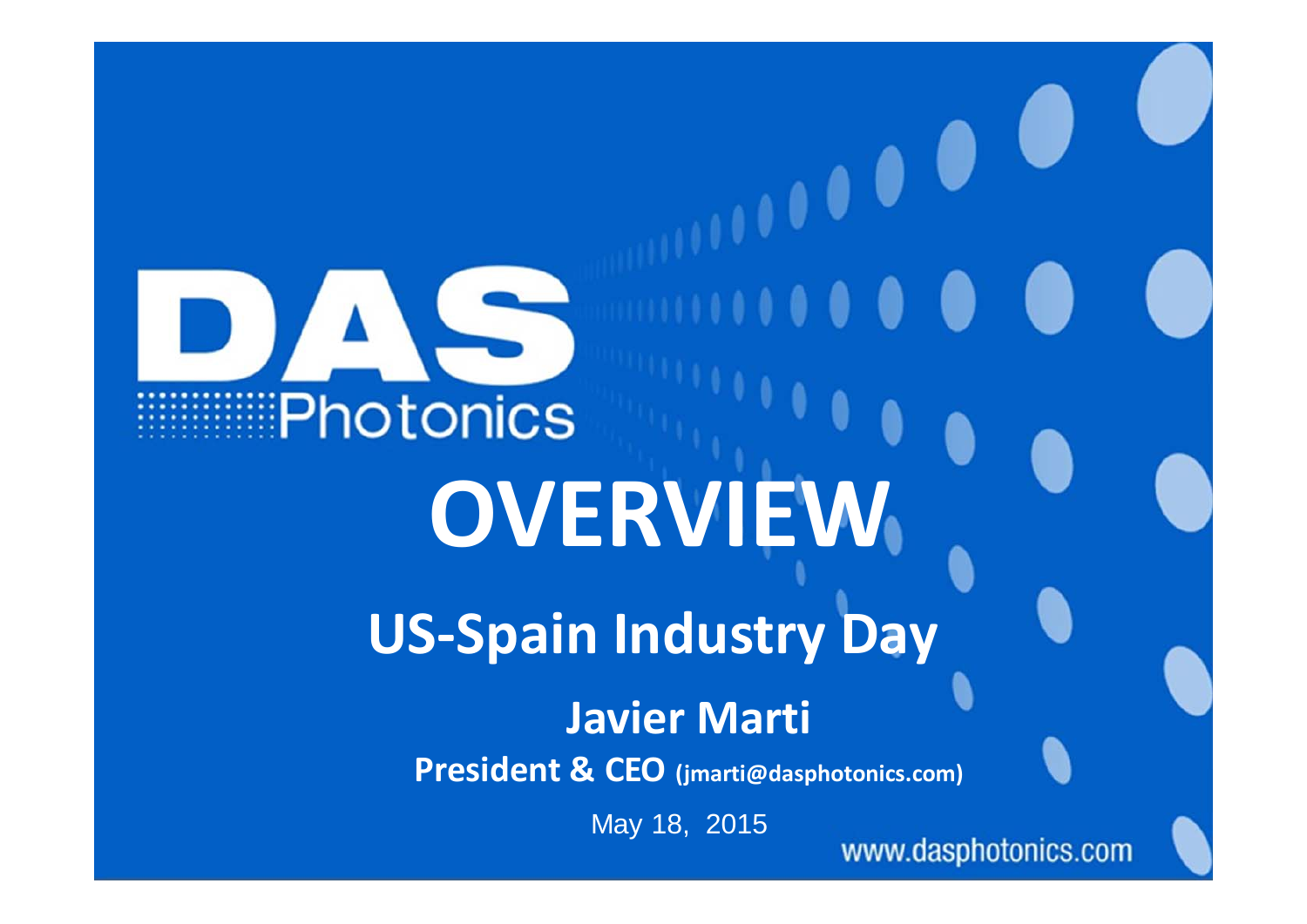#### **DAS Photonics: Who we are**



- **Founded in 2005** as <sup>a</sup> technology start‐up company with venture capital funds (independent company).
- **DAS develops innovative products** based on its **proprietary photonic technology** for high performance sectors such as **D**efence, **A**vionics and **S**pace.

**RF** Photonics (DAS' core **technology**): technology aimed at transmitting, generating and processing RF/MW/Electronic signals with capabilities that overcome RF limits especially in ultra wide band applications.

**Basic Functionalities**: **RF over Fiber‐optic transmission (remoting sensors/antennas) Advanced functionalities: frequency‐independent RF delays, freq. converters, sampling, …**



*US‐Spain Industry Day 18th May <sup>2015</sup> Commercial‐in‐Confidence* This information must not be reproduced by any means or transmitted to other parties without written permission of DAS Photonics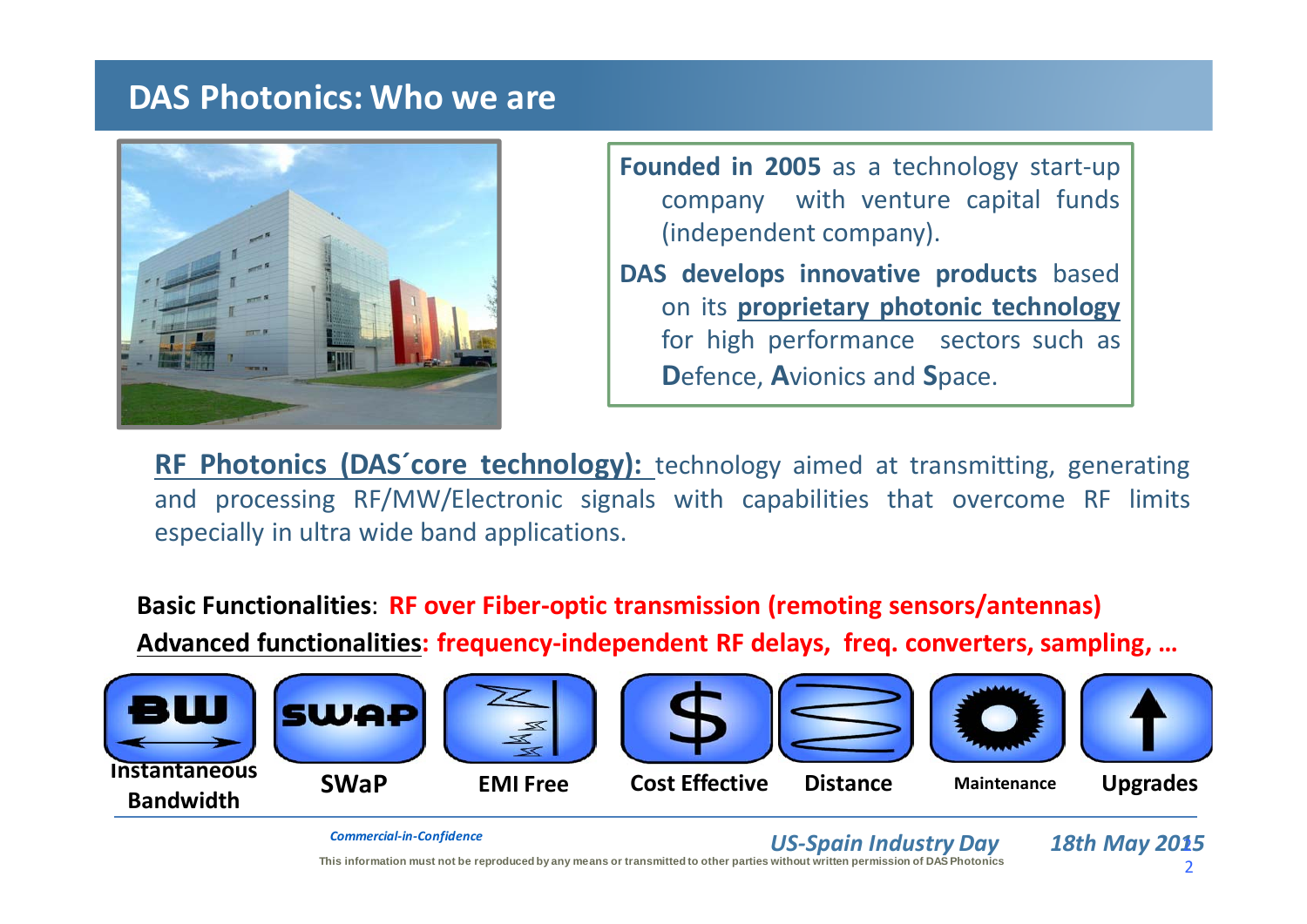## **DAS Photonics Facilities**

- Design and manufacture of photonic components (CMOS). 500 sqm clean‐room  $\bullet$
- Design and manufacture of products with photonic / RF / electronics
- Laboratories of System Integration
- T&M Labs
- 60+ employees including Scientists,  $\bullet$ Product development engineers and technologist, business development





## **QUALITY ASSURANCE**

- Certifications: ISO‐9001, AQAP2110 *(NATO Secret)* & AS‐9100
- Space certified processes (ESA): ECSS‐Q‐ST‐70‐<sup>08</sup> , ECSS‐Q‐ST‐70‐<sup>38</sup> and ECSS‐Q‐ST‐70‐<sup>28</sup>
- QA in design according with ECSS (*European Cooperation for Space Standardization*)

*US‐Spain Industry Day 18th May <sup>2015</sup> Commercial‐in‐Confidence* This information must not be reproduced by any means or transmitted to other parties without written permission of DAS Photonics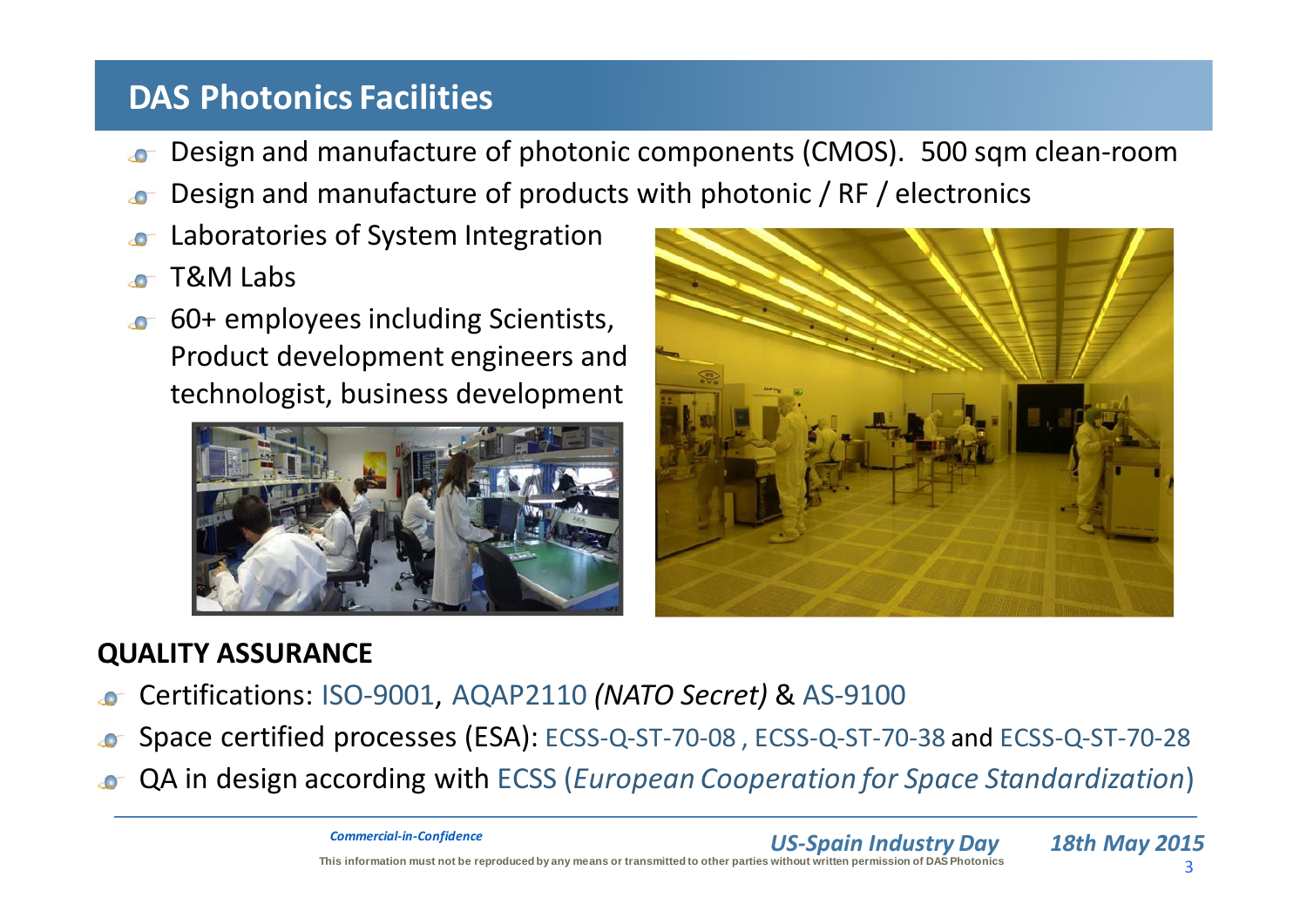## **Market differentiator: Photonics‐based capabilities**

# **Beyond RF limits**







*MILSATCOM technology: Photonic payloads*

*Electronic Warfare : Electronic Measures‐ELINT, COMINT Electronic Attack/ Protection‐ECM POD Photonically‐steerable Broadband SAR*

*Radar Support Equipments: Multi‐Radar calibration*

*US‐Spain Industry Day 18th May <sup>2015</sup> Commercial‐in‐Confidence* This information must not be reproduced by any means or transmitted to other parties without written permission of DAS Photonics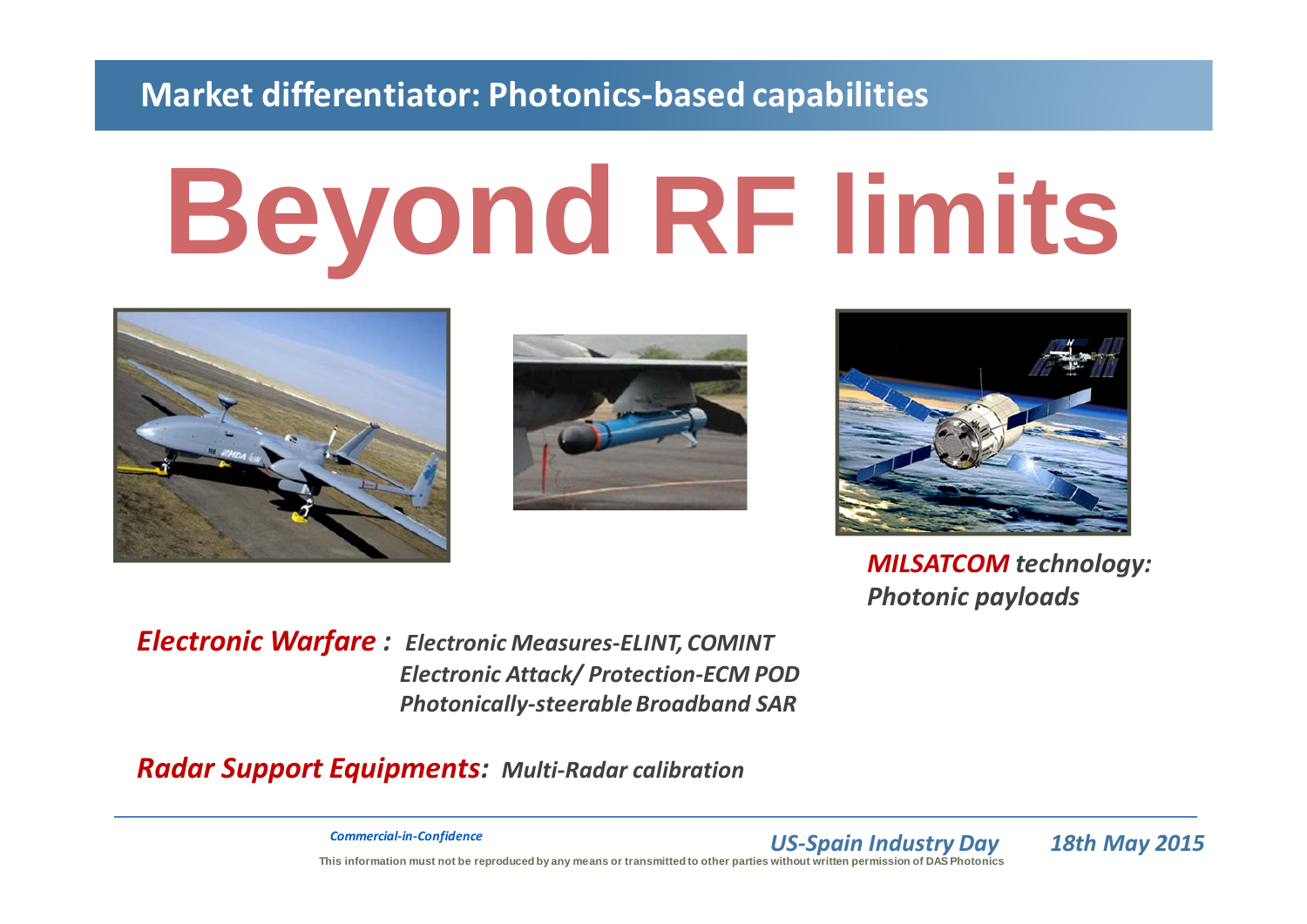## **What are our capabilities?**

**DAS Photonics is an equipment/system supplier of Defence & Aerospace primes (platform integrators). Customized new developments of innovative solutions employing advanced RF photonics technologies are also provided upon request.**



This information must not be reproduced by any means or transmitted to other parties without written permission of DAS Photonics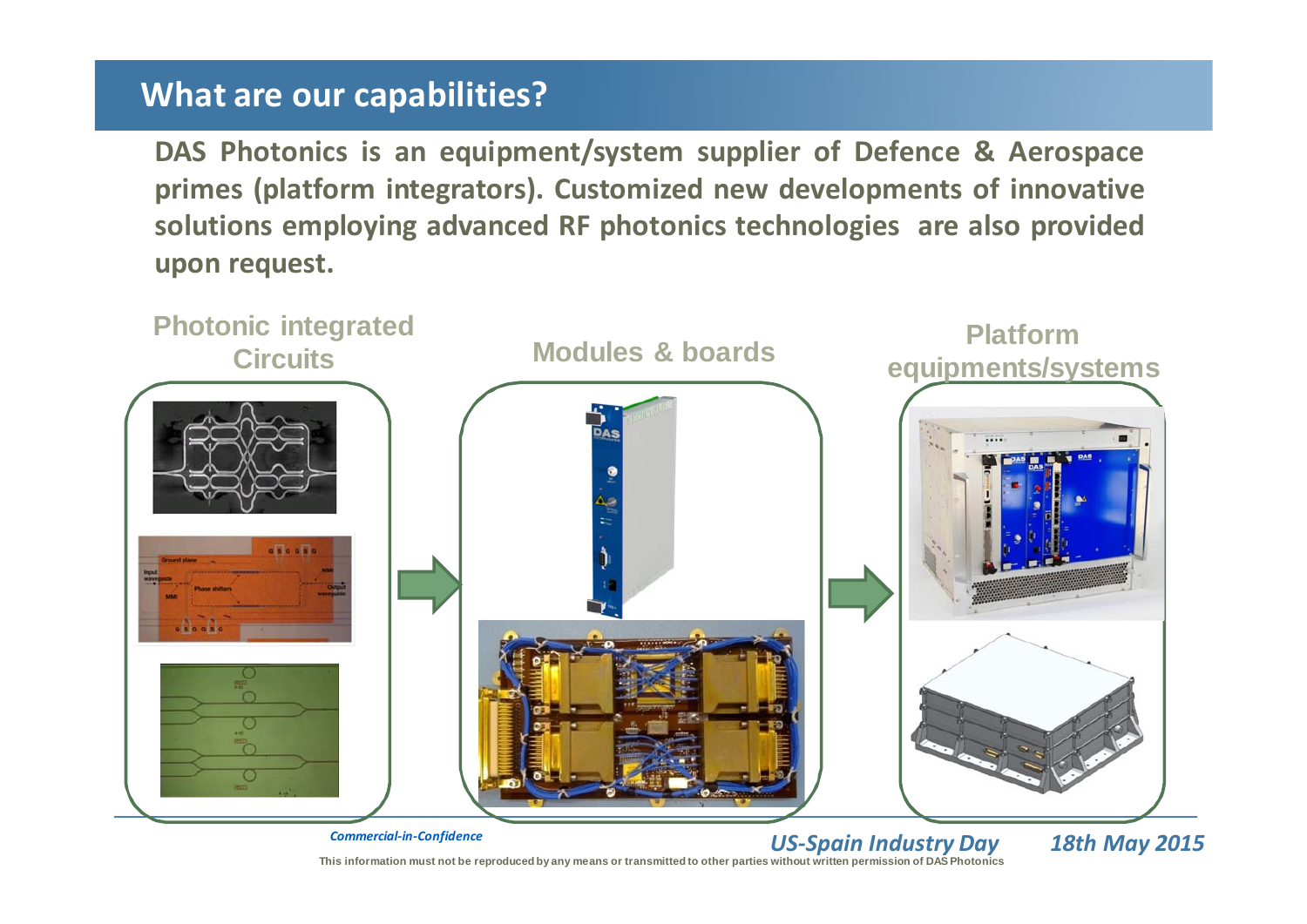#### **DAS Capability Overview**



#### **Microwave Fiber‐optic links**









**Expertise in photonics modules for Space: GEO ALPHASAT &LEO PROBA‐V HISPASAT 1F, AMAZONAS 5**



#### *US‐Spain Industry Day 18th May <sup>2015</sup> Commercial‐in‐Confidence*

This information must not be reproduced by any means or transmitted to other parties without written permission of DAS Photonics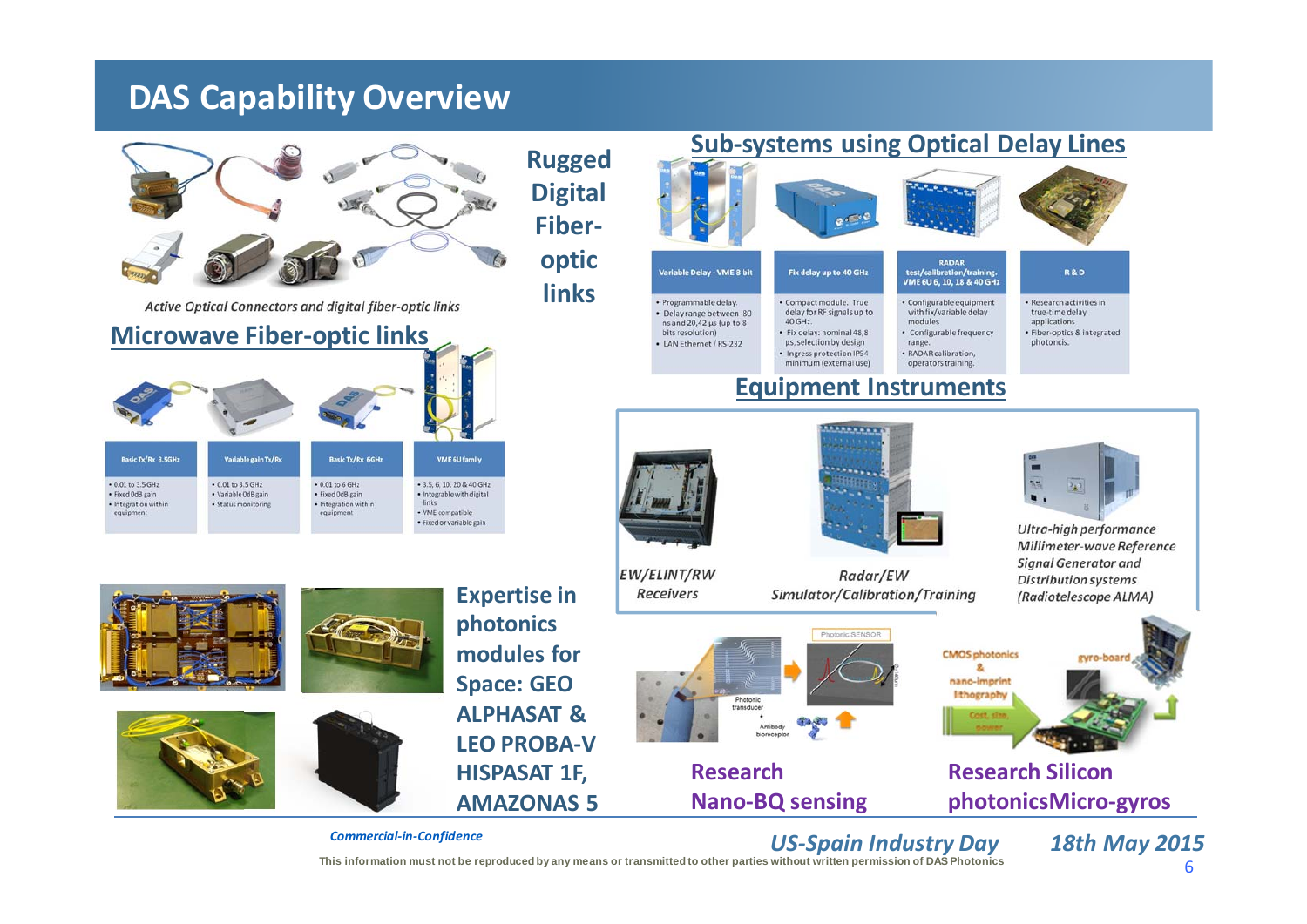# **Main USP differentiators: Photonics‐based ESM/ELINT system**

Photonics technology **improves features of classical RF front‐ends** as follows:

- **Frequency resolution and sensibility comparable to super‐heterodyne** technology.
- $\blacksquare$ **Instantaneous wide bandwidth** analysis with high sensibility in threat detection in the **whole spectrum range** (40 GHz instantaneous bandwidth)
- **Extends the input bandwidth of an electrical ADC maintaining the dynamic range**, which enable the **direct digitalization of RF signals without frequency conversion stages**



This information must not be reproduced by any means or transmitted to other parties without written permission of DAS Photonics